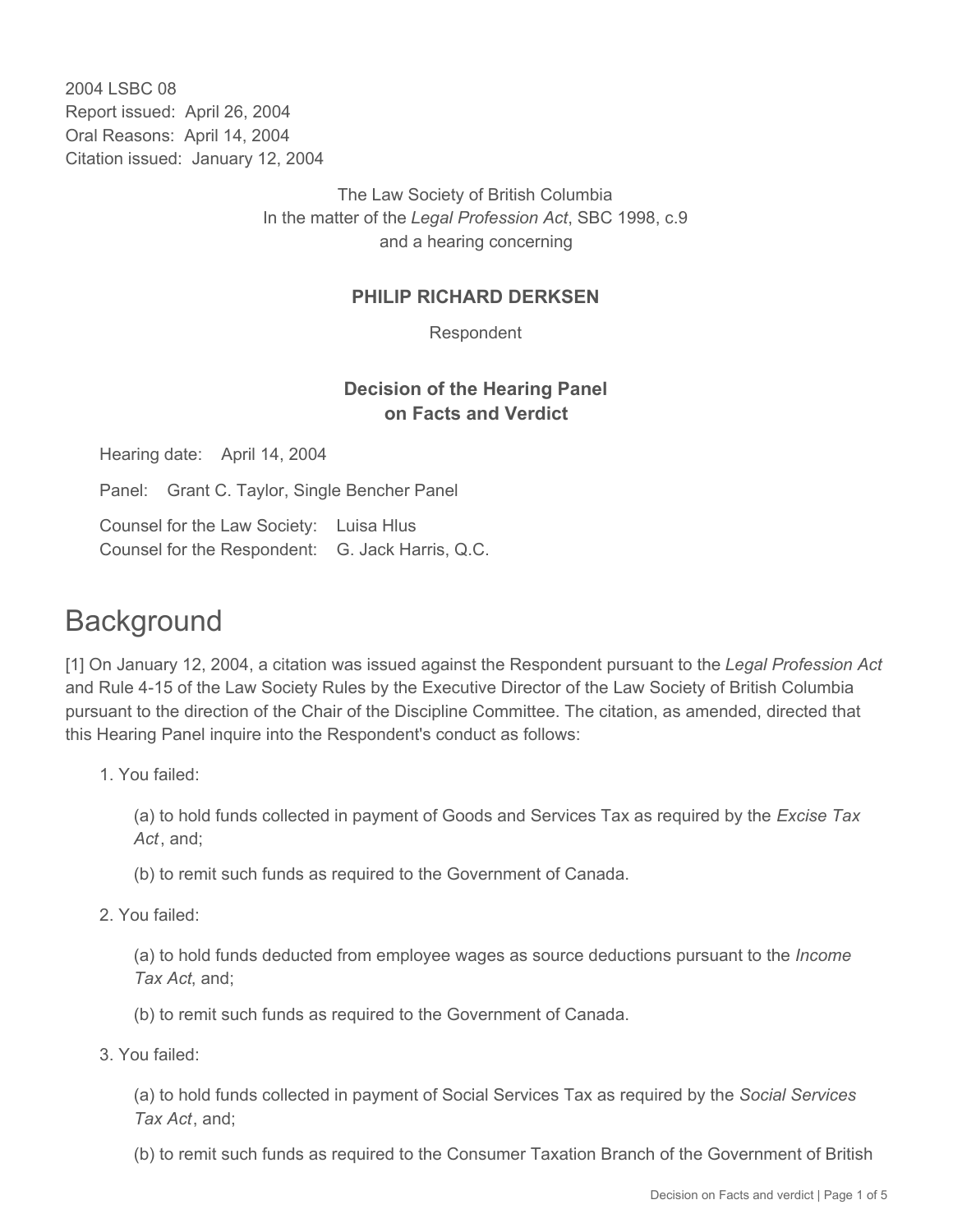Columbia.

4. Between July 1 and September 24, 2003, you practiced law without having paid your professional liability insurance fee due June 30, 2003, contrary to s. 30(7) of the *Legal Profession Act*.

[2] The Respondent acknowledged proper service of the citation and waived the requirements of Rule 4-15 of the Law Society Rules.

[3] Pursuant to Rule 5-2(2) the Respondent agreed to a Panel consisting of a single Bencher.

[4] An Agreed Statement of Facts was filed as Exhibit 4 in these proceedings. It provides as follows:

1. Philip Richard Derksen was called to the British Columbia Bar in May, 1988. He is 46 years old.

2. Mr. Derksen practices exclusively in the area of criminal law and shares office space with John W. Conroy, Q.C. in Abbotsford, BC.

### **Citation Count 4**

3. On May 29th, 2003, the Law Society wrote to Mr. Derksen advising him that his second insurance installment in the amount of \$802.50 and his late filing fee for his Form 47 report in the amount of \$214 were both due by June 30th, 2003. Mr. Derksen acknowledges having received the Law Society's letter.

4. In a telephone conversation on July 11th, 2003, Law Society staff advised Mr. Derksen that he was uninsured as the Law Society had not received his second insurance installment, and referred him to the *Law Society Rules*. Mr. Derksen advised the Law Society that he had cash flow problems because CCRA was garnishing his billings.

5. On July 18th, 2003, the Law Society wrote to Mr. Derksen, seeking his second insurance installment and accountant's report late filing fee. Mr. Derksen acknowledges having received the Law Society's letter.

6. On July 31st, 2003, the Law Society wrote to Mr. Derksen to advise he was not currently insured due to non-payment of his second insurance installment. The Law Society further advised Mr. Derksen that he must immediately cease the practice of law. Mr. Derksen acknowledges having received the Law Society's letter.

7. On August 27th, 2003, the Law Society wrote to Mr. Derksen respecting his failure to pay the second insurance installment and seeking information as to his law practice related activities since July 1st, 2003. Mr. Derksen acknowledges having received the Law Society' s letter.

8. On September 11th, 2003, a Law Society staff inquiry with Mr. Derksen's secretary indicated that Mr. Derksen continued to meet with clients in his office as part of his law practice.

9. On September 17th, 2003, the Law Society received Mr. Derksen's cheque dated August 31st, 2003 payable to the Law Society in the amount of \$1,016.50.

10. On September 22nd, 2003, the cheque was returned without being cleared by the bank.

11. On September 24th, 2003, the Law Society wrote to Mr. Derksen advising him he must immediately cease the practice of law and surrender his practising certificate as his second insurance installment payment was still outstanding. Mr. Derksen acknowledges having received the Law Society's letter.

12. On September 26th, 2003, Mr. Derksen obtained a bank draft payable to the Law Society in the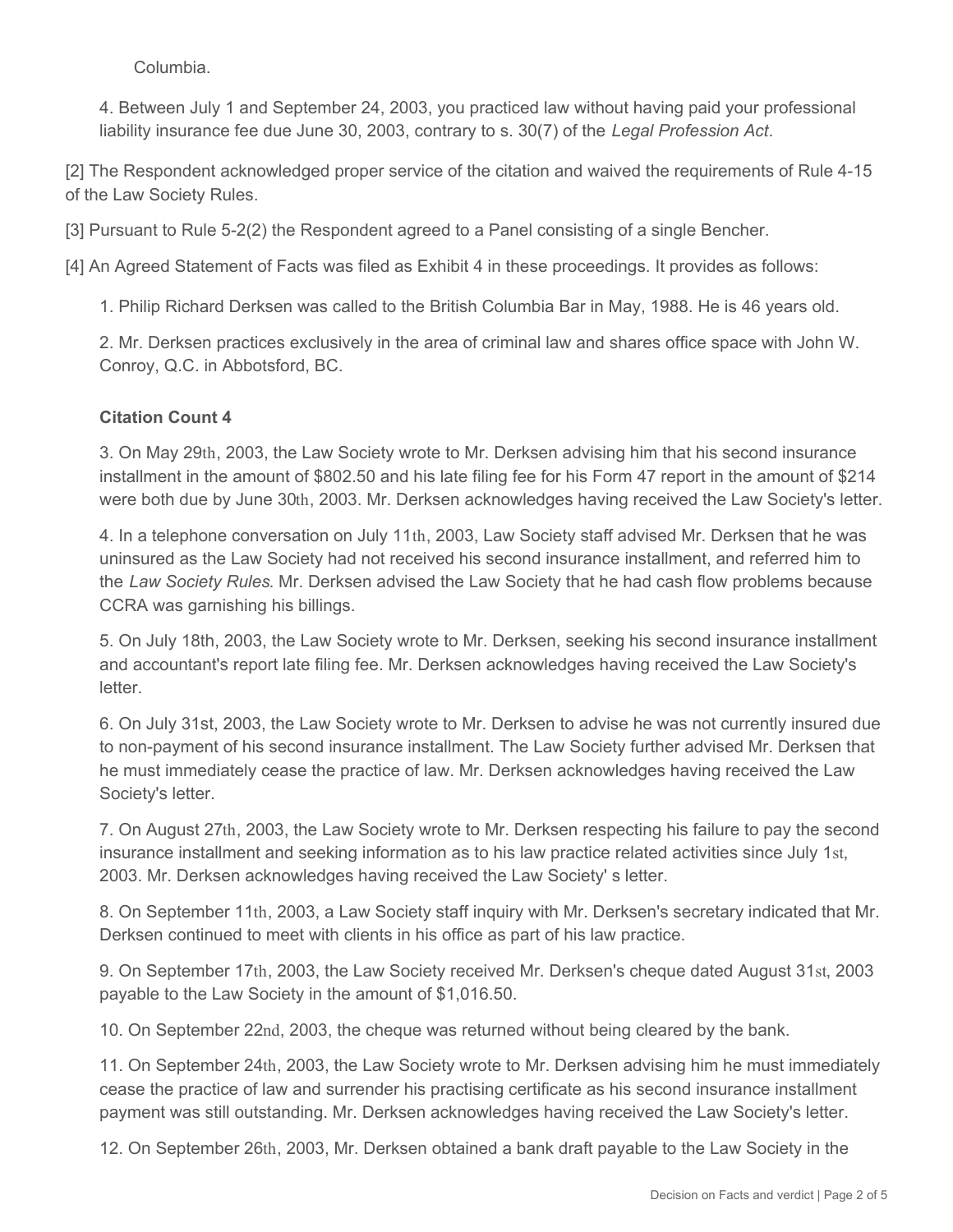amount of \$1,100, and delivered it to the Law Society's offices on September 26th, 2003.

13. On October 24th, 2003, Mr. Derksen advised the Law Society in a letter from his counsel that his delayed payment of the second insurance installment fees was attributable to a cash shortage due to CCRA garnishment of his Legal Services Society payments and to his avoidance/procrastination problem, for which he had since commenced medication.

14. Mr. Derksen admits that he continued to practice law from July 1st to September 24th, 2003 without having paid his professional liability insurance fee due June 30th, 2003, contrary to s. 30(7) of the *Legal Profession Act*, and that such continued practice of law constituted professional misconduct.

#### **Citation Counts 1, 2 and 3**

15. On April 11th, 2003, CCRA advised the Law Society of three Requirements to Pay issued respecting Mr. Derksen's practice. The Law Society sought Mr. Derksen's explanation in letters dated May 7th, 2003, May 28th, 2003, June 19th, 2003, and July 10th, 2003.

16. On September 16th, 2003, Mr. Derksen wrote to the Law Society, responding to earlier Law Society inquiries respecting the CCRA Requirements to Pay and advised as follows:

(a) he was unaware of the CCRA Requirements to Pay until he received the Law Society's correspondence;

(b) he had failed to file GST and employee remittance returns for a number of months and was in payment arrears for a number months before that;

(c) he made a proposal to CCRA;

(d) CCRA was taking 100% of his Legal Services Society billings since April 9th, 2003, to date amounting to \$30,000; and

(e) he acknowledged he did not deal with CCRA in a timely fashion.

17. On September 24th, 2003, the Law Society wrote to Mr. Derksen seeking particulars of his CCRA and PST related debts.

18. On October 7th, 2003, the Law Society wrote Mr. Derksen's counsel seeking an explanation concerning his unpaid debts for GST, PST and remittances to CCRA.

19. On October 24th, 2003, Mr. Derksen advised the Law Society in a letter from his counsel that:

(a) GST and employer remittances for which garnishee orders were in place by CCRA have now been paid in full and perhaps an over-payment has been made, depending on the ruling with regard to Mr. Derksen not having employees during some of the time when he was " required to pay employee remittances" ;

(b) Mr. Derksen has been receiving income with which he has paid all of his practice debts, with the exception of PST;

(c) Mr. Derksen hoped to retire the PST debt, estimated at \$11,000, by mid-2004 in monthly installment payments;

(d) Mr. Derksen has retained a bookkeeper, Tracey Mrak; and

(e) Mr. Derksen continues to be under his physician's care and on medication to assist with his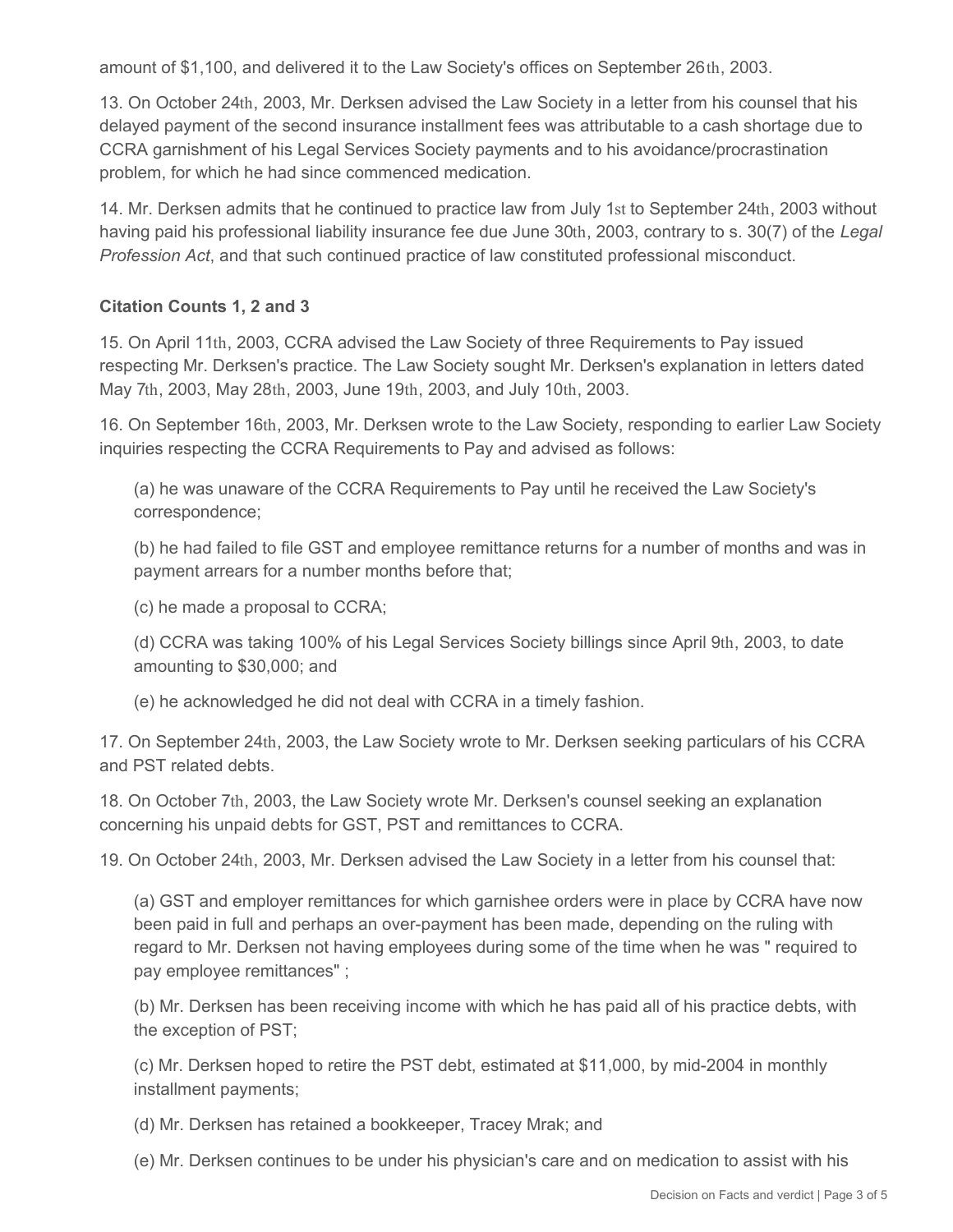psychological issues.

20. On October 29th, 2003, the Law Society wrote to Mr. Derksen's counsel seeking further information respecting GST, PST and employee remittances.

21. On November 13th, 2003, Mr. Derksen advised the Law Society in a letter from his counsel as follows:

(a) he has long suffered from clinical depression which when untreated manifests itself in a lack of motivation, procrastination, avoidance and delay;

(b) in approximately April 2003, CCRA commenced garnishment proceedings and attached Mr. Derksen's income from Legal Services Society accounts, which accounted for the vast majority of his income;

(c) the CCRA garnishment contributed to a reoccurrence of the onset of Mr. Derksen's depression through to the end of September 2003; and

(d) since the end of September 2003, Mr. Derksen has received an adjustment of his medication from his psychiatrist, has reinstituted regular meetings with his psychologist, is fully paid up with CCRA, is fully paid up in his indebtedness for PST, has a practice supervisor, has a legal secretary and a bookkeeper in his employ and has retained an accountant for income tax.

22. On January 12th, 2004, Dr. Ancill wrote to the Law Society with a report of Mr. Derksen's status.

23. On January 12th, 2004, Mr. Derksen advised the Law Society through his counsel that he was making inquiries with CCRA to determine the extent of his apparent over-payment of employee remittances (due to over-garnishment), and that Mr. Derksen was exploring an associate position with Mr. Conroy.

24. On January 12th, 2004, a citation was issued against Mr. Derksen (the " Citation" ).

25. On January 13th, 2004, the Law Society wrote to Mr. Harris seeking further particulars of Mr. Derksen's indebtedness to CCRA and for PST.

26. On March 18th, 2004, Mr. Derksen advised the Law Society in a letter from his counsel of a letter confirming that his PST account is up to date and a credit with his CCRA account, believed to relate to his employee source deductions.

27. Mr. Derksen admits and acknowledges that he failed to hold funds collected in payment of GST and to remit such funds as required to CCRA.

28. Mr. Derksen admits he failed either to file records clarifying that he did not owe employee deduction remittances, or to make appropriate remittances. In the result, Mr. Derksen is unable to determine from his records whether or not he owed CCRA any funds for employee source deductions when garnishment began in approximately April 2003.

29. Mr. Derksen acknowledges and admits that he failed to remit to the Consumer Taxation Branch of the Government of British Columbia, funds which he collected in payment of Social Services Tax.

30. Mr. Derksen admits that the conduct described in paragraphs 27 and 29 constitutes professional misconduct in relation to counts 1 and 3 of the Citation.

[5] At paragraph 27 of the Agreed Statement of Facts the Respondent acknowledges he failed to hold the